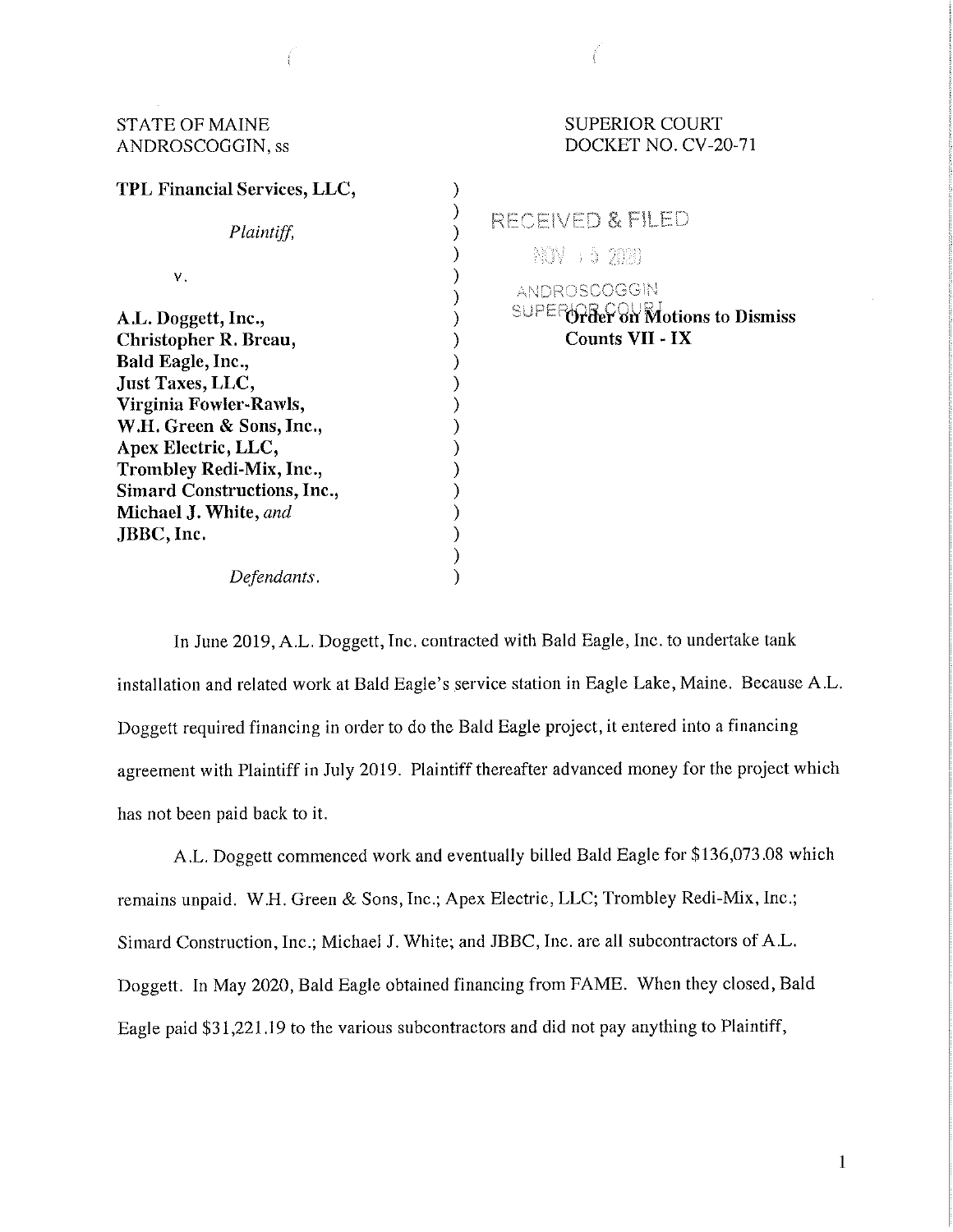allegedly contrary to the terms of the Customer Notification and Consent it had signed. This suit followed.

Counts VII through IX of the Complaint seek damages pursuant to the Maine Uniform

Fraudulent Transfer Act against Bald Eagle and the six subcontractor defendants. Defendants

Bald Eagle, Inc., Simard Constructions, Inc., JBBC, Inc., Trombley Redi-Mix, Inc., and W.H.

Green & Sons, Inc. have moved to dismiss Counts VII through IX The motions are brought

pursuant to M.R. Civ. P. 12(b)(6) for failure to state a claim and failure to allege the claims with

sufficient particularity pursuant to M.R. Civ. P. 9(b).

Specifically, Counts VII incorporates all prior allegations and alleges the transfers are

avoidable pursuant to  $14$  M.R.S. § 3575(1)(A), as follows:

101. On or about May 20, 2020, Bald Eagle, with actual intent to hinder, delay or defraud TPL, which was a creditor of TPL at the time of the Transfers ... , made transfers of funds to Subcontractor Defendant [totally \$31,221.19].

102. As a result of the Transfers, TPL, as creditor of Bald Eagle, has suffered damages.

103. Subcontractor Defendants were the initial transferees of the Transfers or the entities for whose benefit the Transfers were made or an immediate or mediate transferee of the initial transferee.

104. The transfers are avoidable pursuant to 14 M.R.S. § 3575(1)(A), TPL may recover from Bald Eagle and/or Subcontractor Defendants the Transfers or the value of the Transfers.

Count VIII additionally alleges the transfers are avoidable pursuant to 14 M.R.S. § 3575(1)(B) as

follows:

106. Before and after the Transfers, Bald Eagle was engaged or was about to engage in a business or a transaction for which its remaining assets were unreasonably small in relation to the business or transaction.

107. Bald Eagle did not receive a reasonably equivalent value in exchange for the Transfers.

108. Before and after the Transfers, Bald Eagle intended to incur, or believed or reasonably should have believed that it would incur, debts beyond its ability to pay as the debts became due.'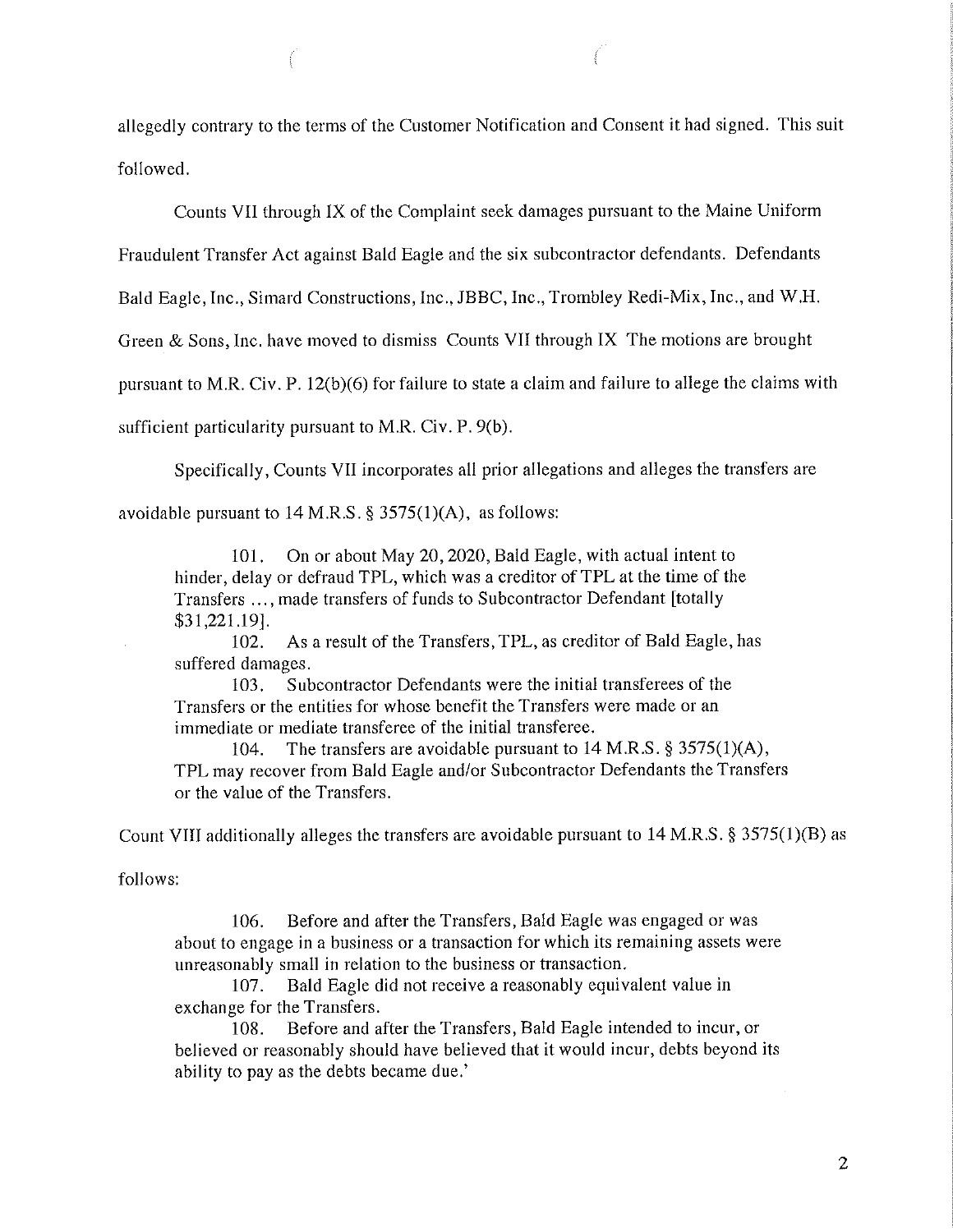Finally, Count IX alleges the transfers are avoidable pursuant to 14 M.R.S. § 3576( 1) as follows:

114. Bald Eagle made the Transfers to Subcontractor Defendants without receiving a reasonably equivalent value in exchange for the Transfers and Bald Eagle was insolvent at the time of the Transfers and/or Bald Eagle became insolvent as a result of the Transfers.

115. As of May 20, 2020, unsecured creditors of Bald Eagle, including TPL, had claims against it in an amount of no less than \$148,000.

These Counts incorporate the language of the Maine Uniform Fraudulent Transfer Act and state the elements of claims under the referenced subsections.

In reviewing the legal sufficiency of the complaint on a motion to dismiss under M.R. Civ. P. 12(b)(6), the material allegations of the complaint are taken as true and court examines the complaint "in the light most favorable to the plaintiff to determine whether [the complaint] sets forth elements of a cause of action or alleges facts that would entitle the plaintiff to relief pursuant to some legal theory." *Anctil v. Cassese*, 2020 ME 59, **J** 10, 232 A.3d 245, 250, quoting *Ramsey v. Baxter Title Co., 2012 ME 113, ¶ 6, 54 A.3d 710. The claim will not be dismissed* unless it is clear that the plaintiff is not entitled to relief under any facts it might prove. *Id.* 

Defendants first argue that M.R. Civ. P. 9(b) requires that the circumstances constituting fraud in each of these Counts must be stated with particularity, and they are not. The court disagrees. First, these are statutory claims and not common-law claims of fraud. It should be sufficient to allege the statutory elements.<sup>1</sup> Second, Plaintiff has alleged with great deal of

3

<sup>&</sup>lt;sup>1</sup> Defendants cite *Bean v. Cummings*, 2008 ME 18 for the proposition that a statutory perjury claim is like a claim of fraud and requires a higher pleading standard with circumstances pied with particularity. That case was not interpreting Rule 9(b) but rather the civil perjury statute itself, which explicitly requires that the claim identify the specific testimony alleged to be false at the initial filing of the claim. Moreover, the statute states its pleading and proof requirements must be strictly construed. 14 M.R.S. § 870. There are no such requirements in the Maine Uniform Fraudulent Transfer Act.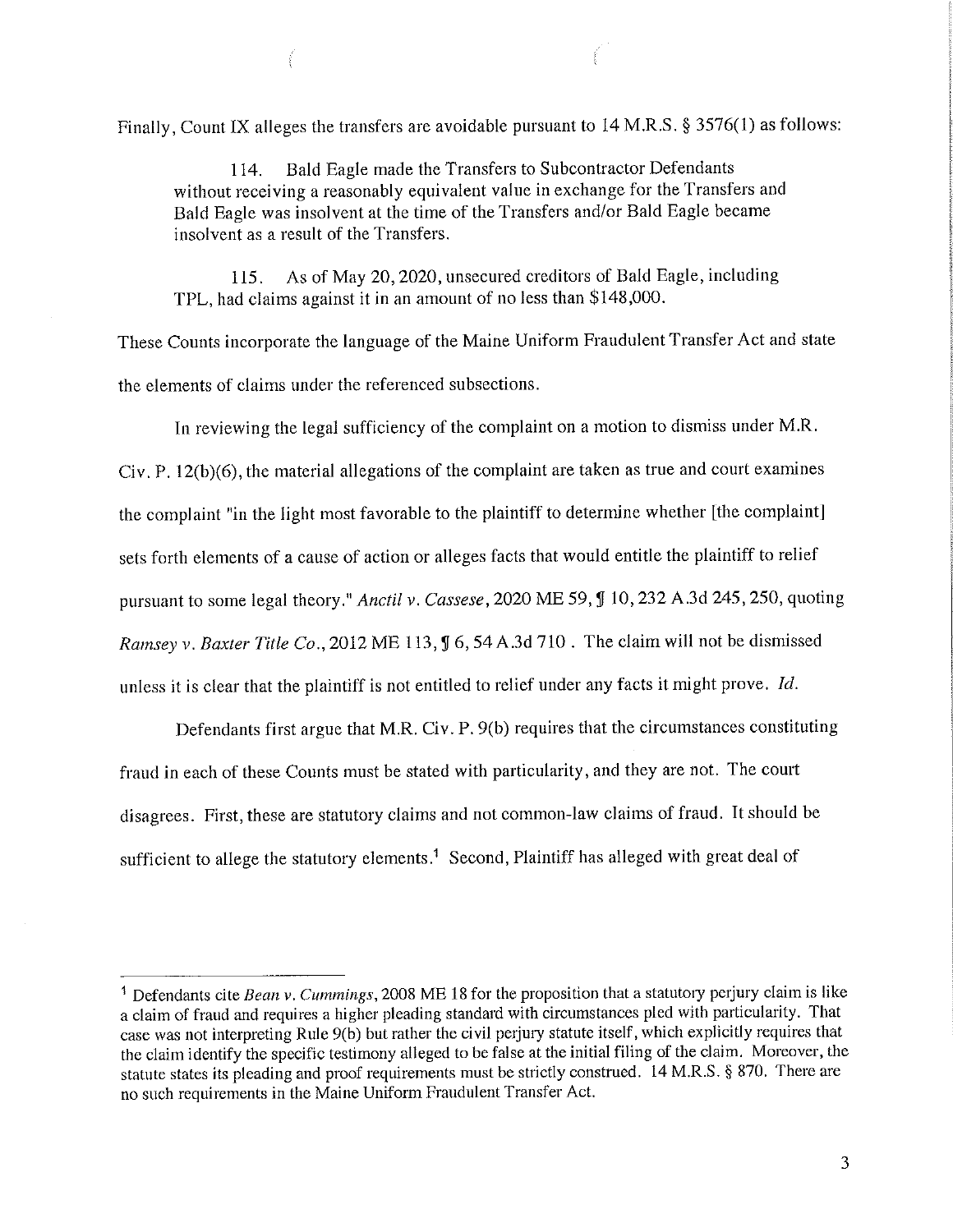specificity all the events in the case. It remains to be seen whether there was in fact any fraudulent transfer, but the allegations are there.

Defendants also argue Count VII fails to state a claim because it is not sufficient to allege "actual intent to hinder, delay or defraud"; rather, Plaintiff must allege the specific facts to support that allegation. The court disagrees that any more specificity is required.

Finally, Defendants argue that Plaintiff has failed to allege any facts to show that Bald Eagle paid the Subcontractors "without receiving a reasonably equivalent value in exchange," and indeed that Plaintiff specifically alleged elsewhere in the Complaint that A.L. Doggett in fact did not pay the Subcontractors in full. While the court certainly questions whether Plaintiff can prove that Bald Eagle did not receive a reasonably equivalent value in exchange for the payments, Plaintiff is permitted to plead in the alternative and inconsistently, and it has done so here.

For these reasons, the motions to dismiss Counts VII, VIII and IX are denied. This Order may be incorporated on the docket of the case by reference pursuant to Me. R. Civ. P. 79(a).

Dated:  $11/5/2020$ <br>Valerie Stanfill

Justice, Maine Superior Court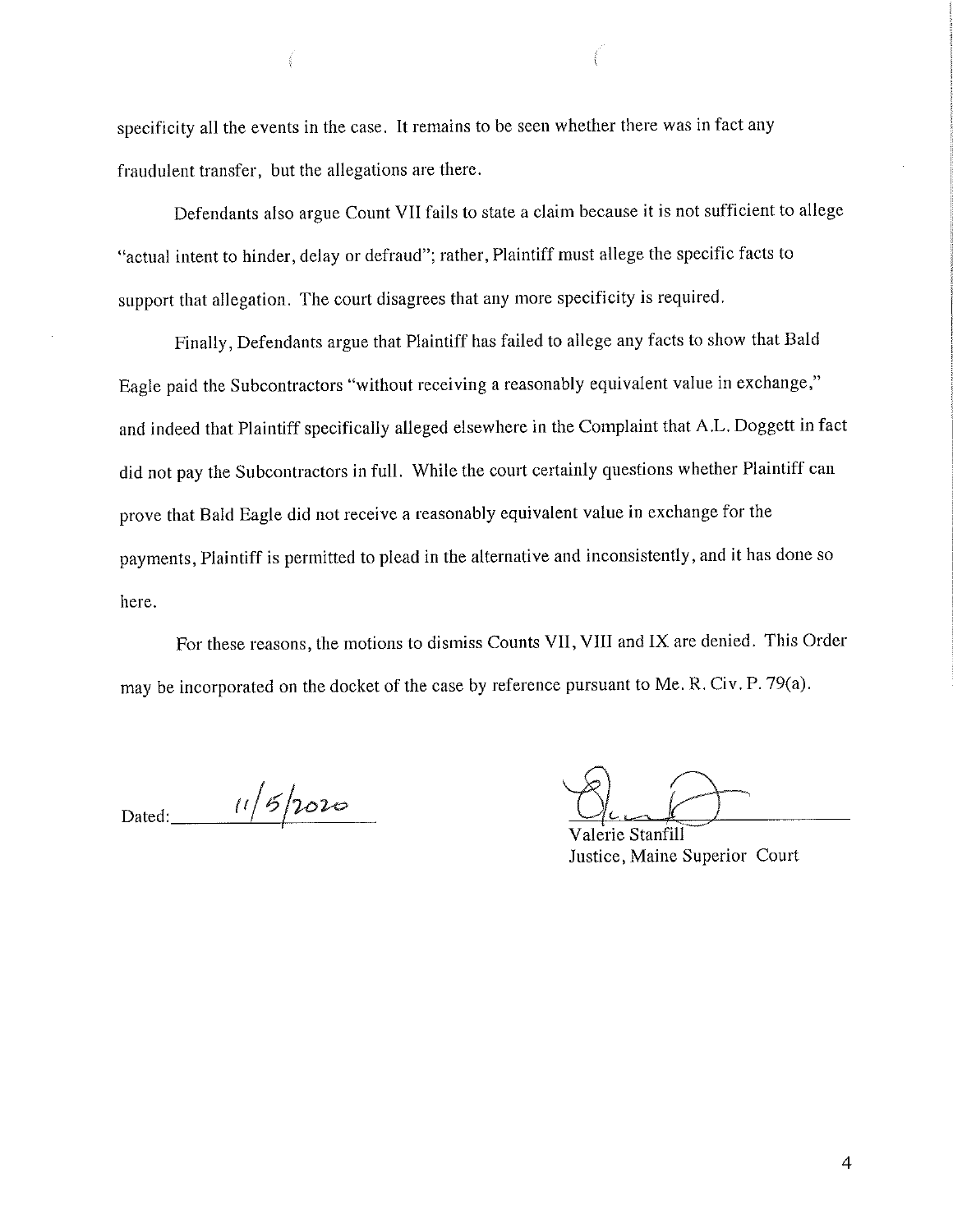| <b>STATE OF MAINE</b><br>ANDROSCOGGIN, ss                                    | RECEIVED & FILED                               | <b>SUPERIOR COURT</b><br>DOCKET NO. CV-20-71 |
|------------------------------------------------------------------------------|------------------------------------------------|----------------------------------------------|
| TPL Financial Services, LLC,<br>Plaintiff,                                   | NGN 8 5 2020<br>ANDROSCOGGIN<br>SUPERIOR COURT |                                              |
| V.                                                                           |                                                | <b>Attachment Order</b>                      |
| A.L. Doggett, Inc.,<br>Christopher R. Breau,<br>Bald Eagle, Inc.,<br>et al., |                                                |                                              |
| tendants.                                                                    |                                                |                                              |

This matter comes before the court on Plaintiff's motion for prejudgment attachment

against Defendants A.L. Doggett, Inc., Christopher R. Breau and Bald Eagle, Inc. Attachment is

sought under Counts 1, 2, 3 and 6 of the Complaint. Attachment is not sought against the

remaining defendants or pursuant to the remaining counts<sup>1</sup>. The court has considered Plaintiff's

motion and all supporting documentation as well as Defendant Bald Eagle's opposition<sup>2</sup> and

Plaintiff's reply thereto. No opposition has been filed by any other party.

Pursuant to M.R. Civ. P. 4A,

No property may be attached unless such attachment for a specified amount is approved by order of the court. ... upon a finding by the court that it is more likely than not that the plaintiff will recover judgment, including interest and costs, in an amount equal to or greater than the aggregate sum of the attachment and any liability insurance, bond, or other security, and any property or credits attached by other writ of attachment or by trustee process shown by the defendant to be available to satisfy the judgment.

<sup>&</sup>lt;sup>1</sup> A separate order deals with the pending motions to dismiss Counts VII-IX of the Complaint.

<sup>&</sup>lt;sup>2</sup> The court notes that even if Bald Eagle waived objection by not filing a timely objection to the motion for attachment, the court must still determine whether Plaintiff has in fact met the standards for attachment by examining the affidavits and documents submitted in support of the request. M.R. Civ. P. 4A(c). Because much of what the court discusses in this motion is based on Plaintiff's own filings, the same result would occur.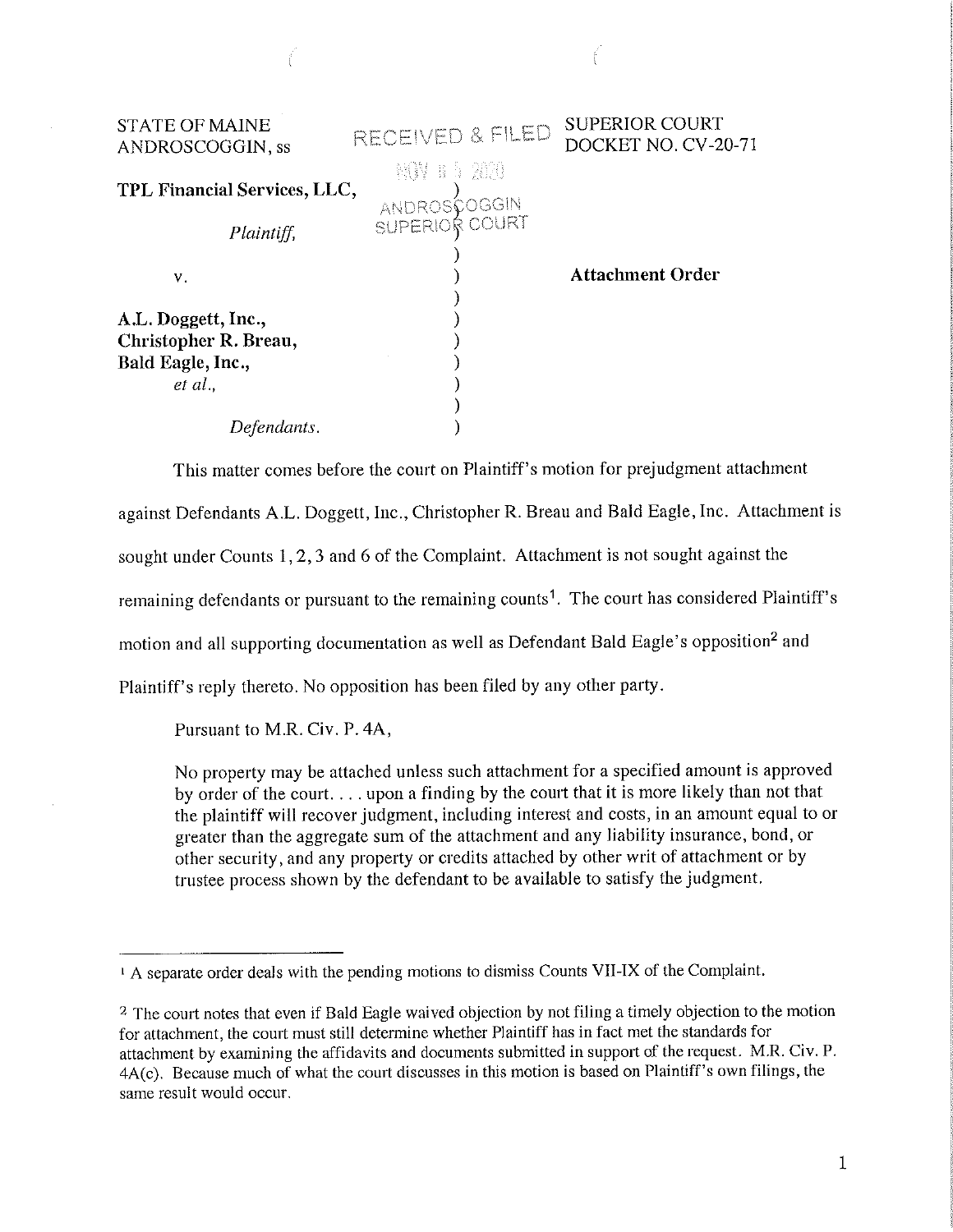The standard for attachment on trustee process is the same. M.R. Civ. P. 4B(c). Of particular note in this case,

[WJhether a party will receive an attachment depends on the party's proof, by a preponderance of the evidence, of both the likelihood of success in the underlying suit and the likelihood of recovering in that amount or greater. *Boisvert v. Boisvert,* 672 A.2d 96, 98 n.3 (Me. 1996).

*Estate of Summers v. Nisbet,* 2016 ME 88, 16. Thus, it is not enough for Plaintiff to establish that it is likely to succeed against some defendant; Plaintiff must establish a claim against each defendant against whom it seeks to recover, and must establish a basis for the amount sought from that party. *See also Bowman v. Dussault,425* A.2d 1325, 1329 (Me. 1981). In this case, both A.L. Doggett and Breau failed to answer and defaults were entered. Those defaults establish that Plaintiff is likely to succeed against them. The defaults do not establish, however, the amount to which Plaintiff may be entitled. Thus, the court considers the claims against each defendant separately.

#### *Factual Background*

The undisputed facts show that in June 2019, A.L. Doggett entered into an agreement with Bald Eagle to undertake tank installation and related work at Bald Eagle's service station in Eagle Lake, Maine. Because A .L. Doggett required financing in order to do the Bald Eagle project, **it** entered into a financing agreement with Plaintiff in July 2019. Breau is a principal in A.L. Doggett, and executed a personal guarantee of A.L. Doggett's obligations under the financing agreement with Plaintiff. Plaintiff thereafter advanced a total of \$107,000 to A.L. Doggett in October 2019 under the agreement which has not been paid back to it.

In October 2019, Bald Eagle executed a "Customer Notification and Consent" with A.L. Doggett, under which **it** agreed as follows:

2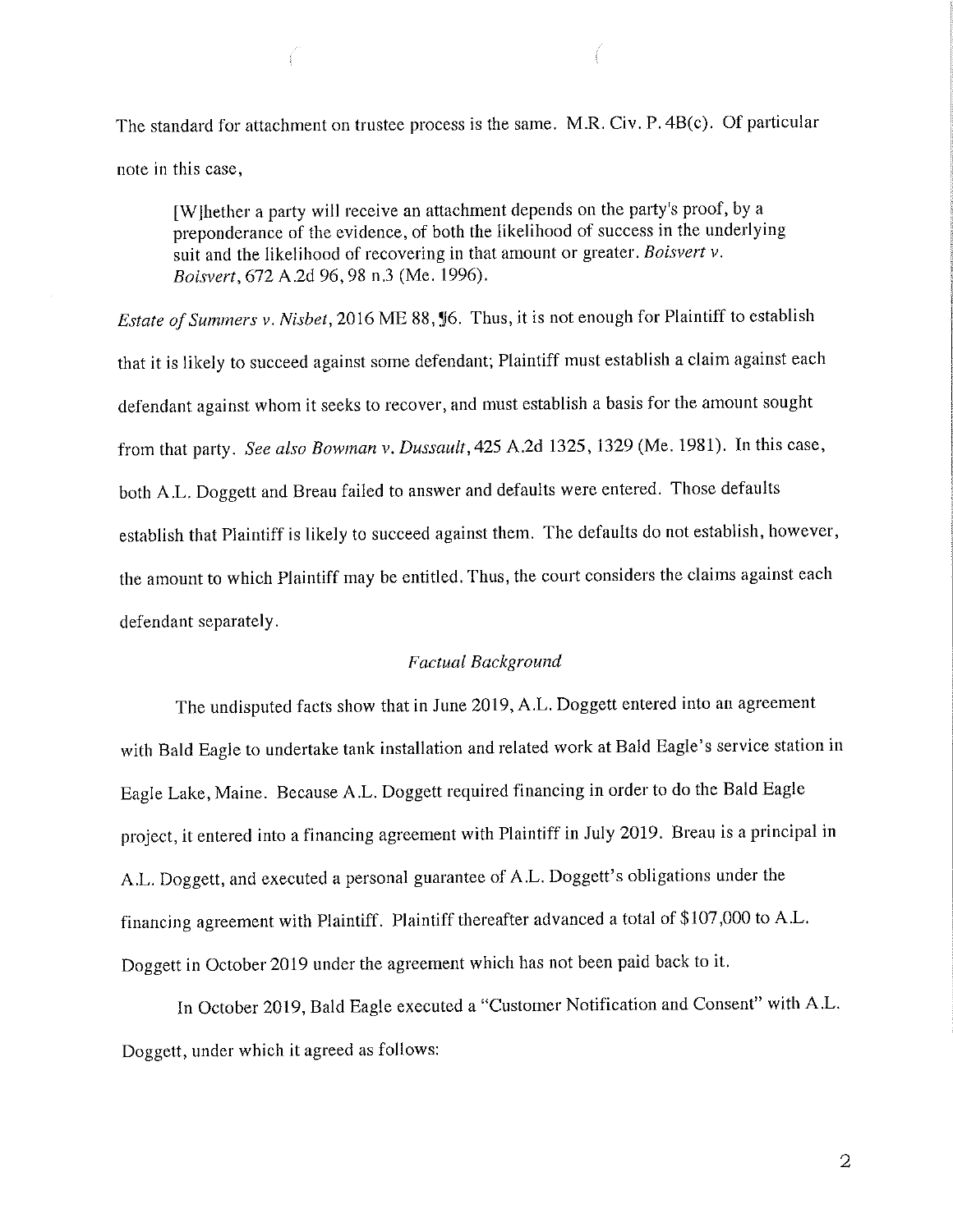Pursuant to our [A.L. Doggett's] agreement with TPL all right, title, and interest in our rights to payment under the Contract have been assigned to TPL. Your payment to TPL in full is the only valid discharge of your payment obligations under said Contract.

This Customer Notification and Consent ("Consent") addresses only the assignment of payment rights to TPL. All petformance obligations under the CONTRACT remain our obligation exclusively.

The referenced "Contract" was the Bald Eagle project. At that point, Bald Eagle had already paid \$59,951.92 for the project which had an original contract price of \$179,855.76, with approximately \$10,000 additional in change orders.

Thereafter A.L. Doggett billed Bald Eagle for \$136,073.08 which remains unpaid. A.L. Doggett did not complete the project and apparently did not pay a number of the subcontractors, who are also named as defendants in this action<sup>3</sup>. In May 2020, Bald Eagle obtained financing from FAME. When they closed, Bald Eagle paid \$31,221.19 to the various subcontractors and did not pay anything to either A.L. Doggett or to Plaintiff. This suit followed.

### *A.L. Doggett*

Plaintiff asserts that it is owed \$148,755.84 from A.L. Doggett as of May 20, 2020 under the Financing Agreement (Count I). This amount of \$148,755.84 is asserted to be due in the complaint, in the attachment motion and in the affidavit of Timothy Roach, but nowhere does Plaintiff explain where that figure comes from. The Financing Agreement requires A.L. Doggett to pay Plaintiff the amount of all payments received from Bald Eagle, but it does not appear that Bald Eagle made any payments to A.L. Doggett after the initial payment of \$59,951.92 so that does not explain the demand for \$148,755.84. Plaintiff asserts that pursuant to the Consent, Bald Eagle should have paid to it the \$31,221.19 paid directly to subcontractors, but that does not

<sup>&</sup>lt;sup>3</sup> Subcontractors named as defendants are: W.H. Green & Sons, Inc.; Apex Electric, LLC; Trombley Redi-Mix, Inc.; Simard Construction, Inc.; Michael J. White; and JBBC, Inc. These defendants are named only in Counts 7 – 9 and no attachment is sought against any of them.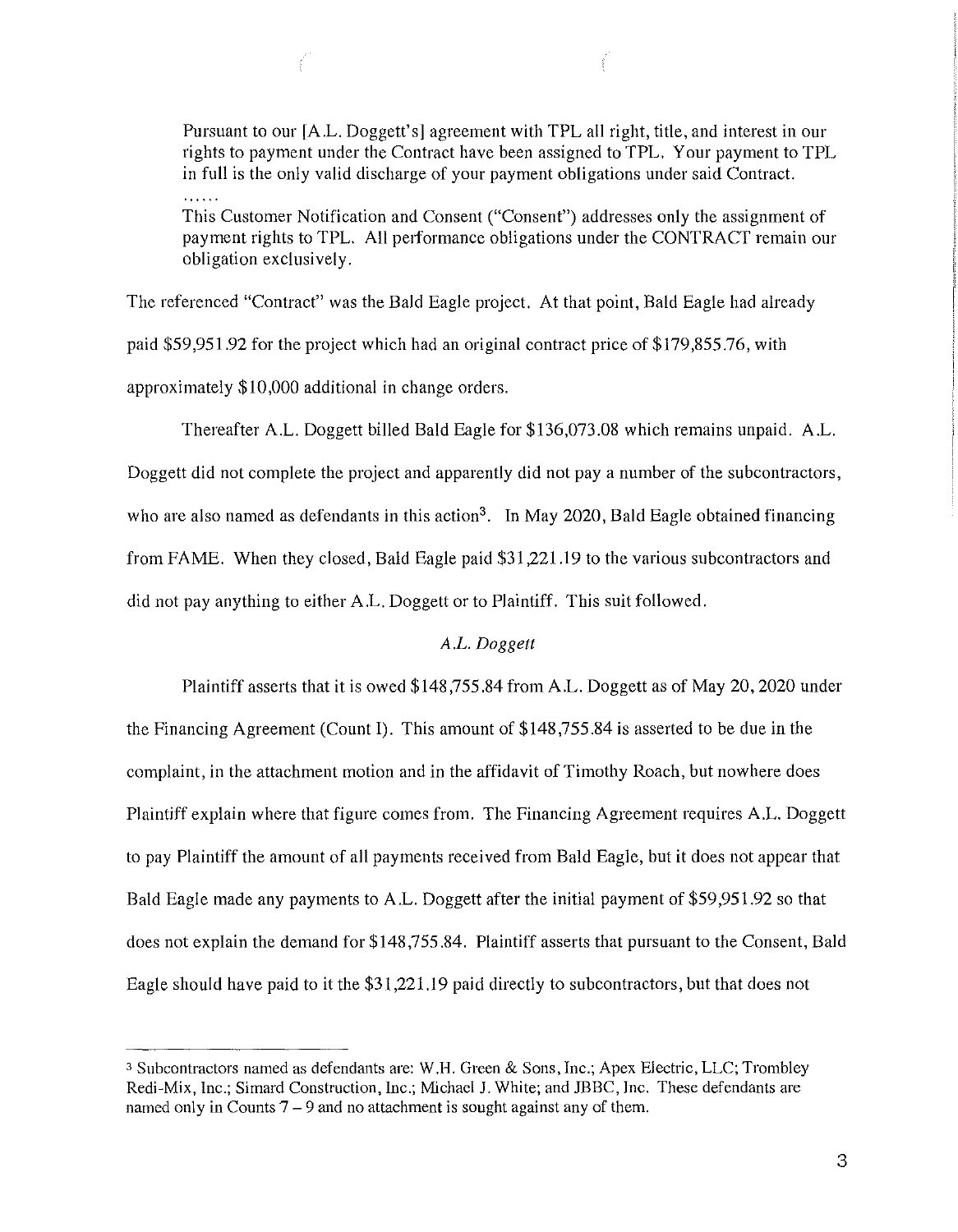explain the demand for \$148,755.84. It is undisputed Plaintiff advanced \$107,000 to A.L. Doggett under the Financing Agreement, but that does not explain the demand for \$148,755.84. Plaintiff states that it seeks judgment and attachment in the "principal amount" of \$148,755.84, "plus any and all additional interest, expenses, costs of collection, and attorney's fees", so presumably that amount does not include such additions. The court has examined all of the exhibits, has tried adding and subtracting the various sums referenced, and finds no calculation that fits. In short, the court is baffled as to explanation for the \$148,755.84 sought.

As noted above, Plaintiff must establish "both the likelihood of success in the underlying suit and the likelihood of recovering in that amount or greater." *Estate ofSummers,* 2016 ME 88, ~6. Plaintiff has indeed established it is likely to recover \$107,000 from A.L. Doggett, but has not established how much more than that it may be entitled to<sup>4</sup>. Therefore, the court orders that Plaintiff may have prejudgment attachment, including attachment on trustee process, in the amount of \$107,000.00 against A.L. Doggett, Inc. on Counts 1 and 3 of the Complaint.

### *Christopher R. Breau*

As stated above, Breau executed a personal guarantee to Plaintiff for the debts of A.L. Doggett. Therefore, for the same reasons stated above, the court orders that Plaintiff may have prejudgment attachment, including attachment on trustee process, in the amount of \$107,000.00 against Christopher R. Breau on Count VI of the Complaint..

#### *Bald Eagle, Inc.*

Bald Eagle entered into a "Customer Notification and Consent" with A.L. Doggett. Despite Plaintiff's argument and assertions to the contrary, Plaintiff has not established that Bald

<sup>4</sup>Certainly Plaintiff is entitled to contract interest and other additions, but Plaintiff has not established how much that is.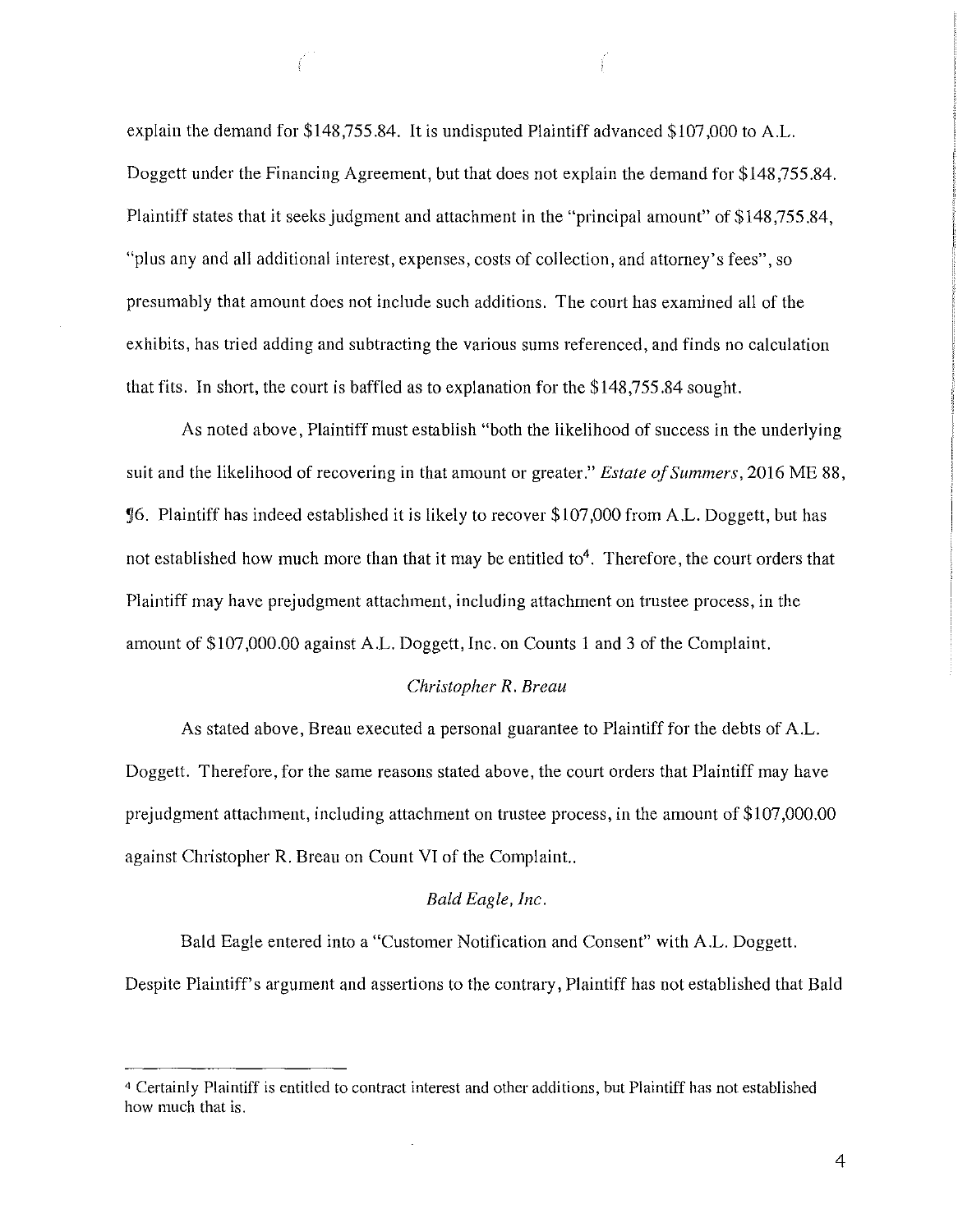Eagle has a contractual relationship with Plaintiff. The Consent assigned all of A .L. Doggett's right to payments from Bald Eagle to Plaintiff, such that Bald Eagle is obligated to make all payments for the project directly to Plaintiff and not to A .L. Doggett. Bald Eagle is not responsible for other obligations of A.L. Doggett to Plaintiff under the Consent. The Consent does not put Bald Eagle in A .L. Doggett's stead in relationship to Plaintiff. Rather, Bald Eagle is only responsible to pay any sums it owes A.L. Doggett directly to Plaintiff.

A.L. Doggett billed Bald Eagle for \$136,073.08 for the project; under the Consent, Bald Eagle is required to pay Plaintiff directly rather than A.L. Doggett. Bald Eagle has not paid A.L. Doggett. Thus, Plaintiff is presumably claiming that Bald Eagle owes it \$136,073.08 because that is the amount it owes A.L. Doggett. Bald Eagle, however, disputes that it owes that much to A.L. Doggett because A.L. Doggett did not complete its obligations included in that billing. Plaintiff does not address whether A.L. Doggett is entitled to the full \$136,073.08 or whether the work was completed; it simply bases its claim on the fact that this is the amount billed. This is not sufficient for the court to find that it is more likely than not that Bald Eagle is liable to A.L. Doggett – and hence to Plaintiff – for that amount. No party attempts to parse out how much might be owed if not the total claimed. Thus, while the court is persuaded that Bald Eagle likely owes money to A.L. Doggett for the project and thus to Plaintiff, it is unclear to the court how much more is owed.

Plaintiff also claims that the \$31,221.19 Bald Eagle paid to the subcontractors was really owed to A.L. Doggett and therefore should have been paid to Plaintiff under the Consent. While Bald Eagle argues a number of reasons why it felt it appropriate to pay the subcontractors directly, it agrees that these payments were A.L. Doggett's responsibility, and that had the contract proceeded as it was supposed to, these were monies it would have paid to A.L. Doggett.

5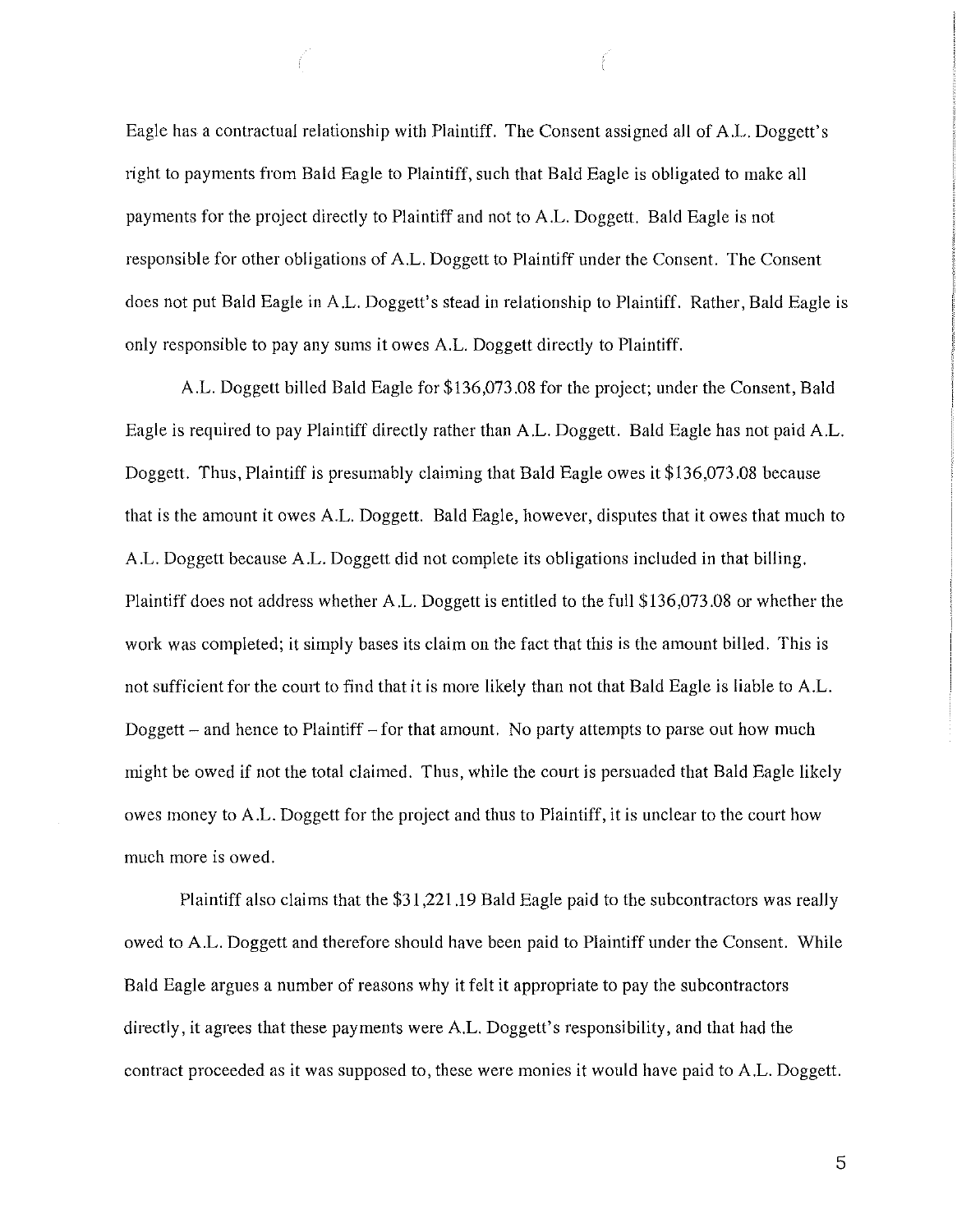Under these circumstances, the court agrees that it is more likely than not that the Consent required Bald Eagle to pay the money to Plaintiff, and thus that Plaintiff is entitled to an attachment against Bald Eagle in the amount of \$31,221.19 on Count II of the Complaint.

Ť

Count III of the Complaint asserts a claim for unjust enrichment against Bald Eagle (as well as A.L. Doggett) in the amount of \$107,000. Specifically, Plaintiff alleges that "TPL conferred benefits upon A.L. Doggett and Bald Eagle when it provided financing to and for the benefit of A.L. Doggett and Bald Eagle". *Complaint,* Paragraph 76. Plaintiff advanced \$107,000 only to A.L. Doggett, however, and not to Bald Eagle. In its motion for attachment and supporting documents Plaintiff does not otherwise attempt to quantify any benefit it directly conferred upon Bald Eagle. Thus, even if Bald Eagle benefitted unjustly from the financing Plaintiff provided to A.L. Doggett, there is nothing from which the court could find the value of that benefit.<sup>5</sup>

## *Conclusion and Attachment Order*

For all of the reasons stated above, Plaintiff's motion for attachment is granted in part and denied in part. The court orders as follows:

- 1. On Counts I and III of the Complaint, attachment, including attachment on trustee process, may be made against Defendant A.L. Doggett, Inc. and its property, both real and personal, tangible and intangible, and not otherwise exempt from attachment and attachment on trustee process in the amount of \$107,000 plus prejudgment interest accruing from the date of filing of the Complaint.
- 2. On Count VI of the Complaint, attachment, including attachment on trustee process, may be made against Christopher R. Breau and his property, both real and personal, tangible and intangible, and not otherwise exempt from attachment and attachment on trustee process in the amount of \$107,000 plus prejudgment interest accruing from the date of filing of the Complaint.

<sup>&</sup>lt;sup>5</sup> Bald Eagle tries to argue that Plaintiff has "unclean hands" and is thus barred in its claims. The court does not reach this issue, because the "clean hands" doctrine does not apply to the contractual claim in Count II, and the court has found that Plaintiff has not sufficiently quantified any benefit conferred upon Bald Eagle in Count Ill.